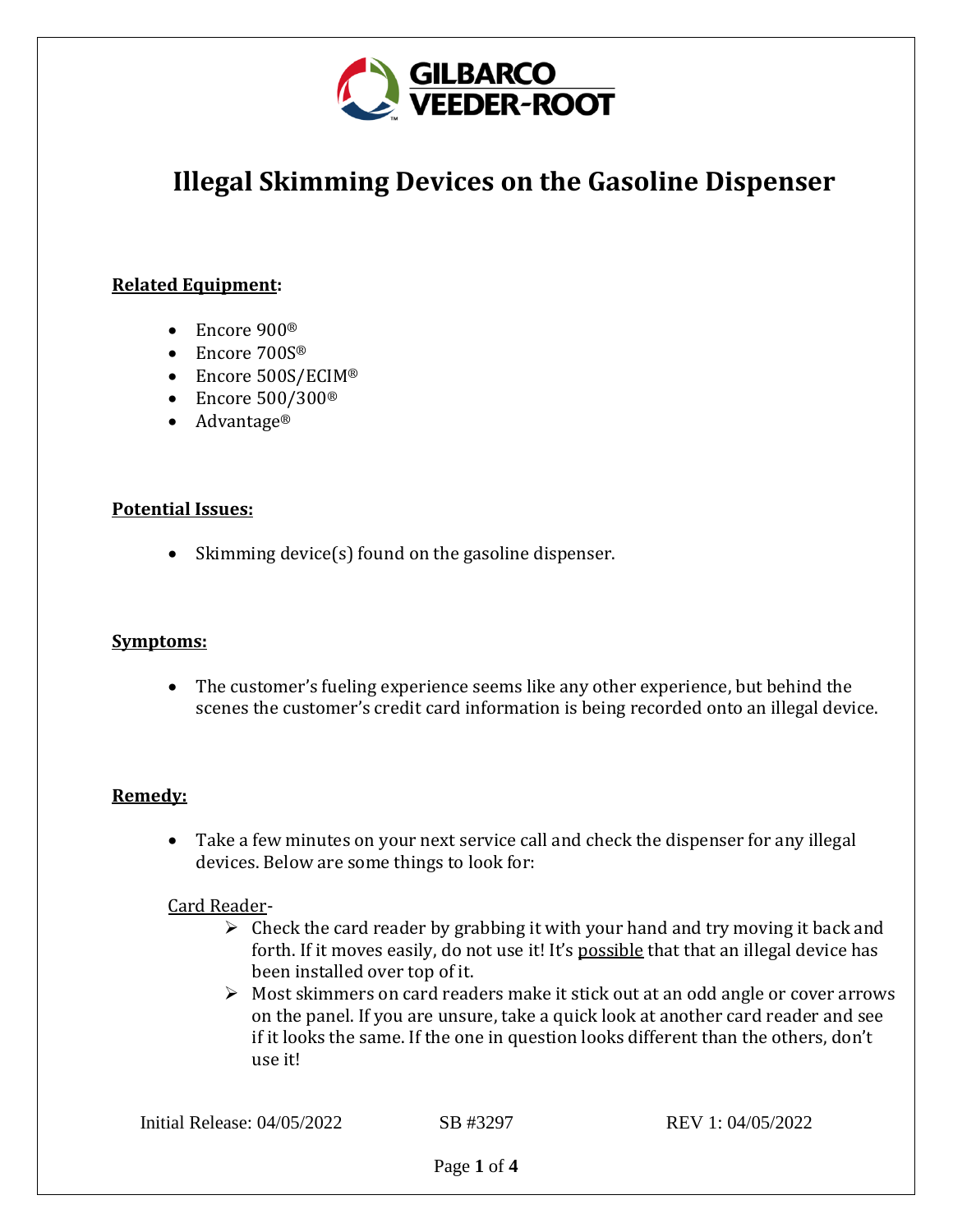$\triangleright$  Most gas dispensers have security tape or a sticker over the cabinet panel. If the tape looks ripped or broken, avoid using the card reader because a thief may have tampered with it. Try looking inside the card reader to see if anything is already inserted—if there is, it may be a thin plastic circuit board that can steal card information.

#### External Keypad-

- $\triangleright$  Hidden cameras-Thieves sometimes hide tiny cameras pointing at the keypad area. If you see one, inform the station manager, remember businesses never point cameras directly toward a keyboard.
- ➢ Thieves have been known to install dummy keypads over top of real keypads to capture PIN numbers as a customer enters them. The keypad might be fake if it looks too thick or different from what you are used to seeing.
- $\triangleright$  Look for flaws like loose wires, seams that are not flush and keypads that look out of place.



# This is an example of a compromised UX300

Initial Release: 04/05/2022 SB #3297 REV 1: 04/05/2022

Page **2** of **4**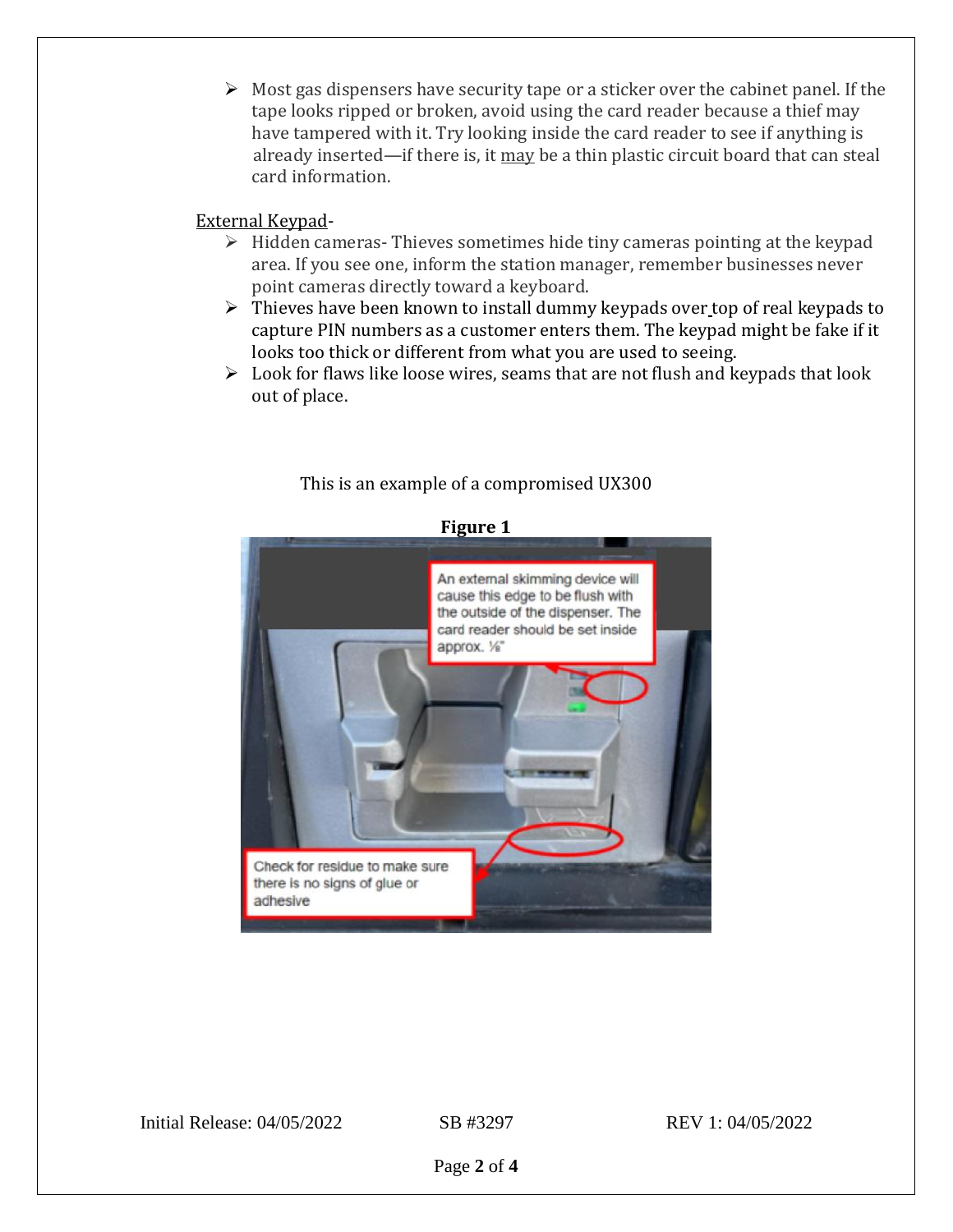# This is an example of a normal UX300



# **Figure 2**

Initial Release: 04/05/2022 SB #3297 REV 1: 04/05/2022

Page **3** of **4**